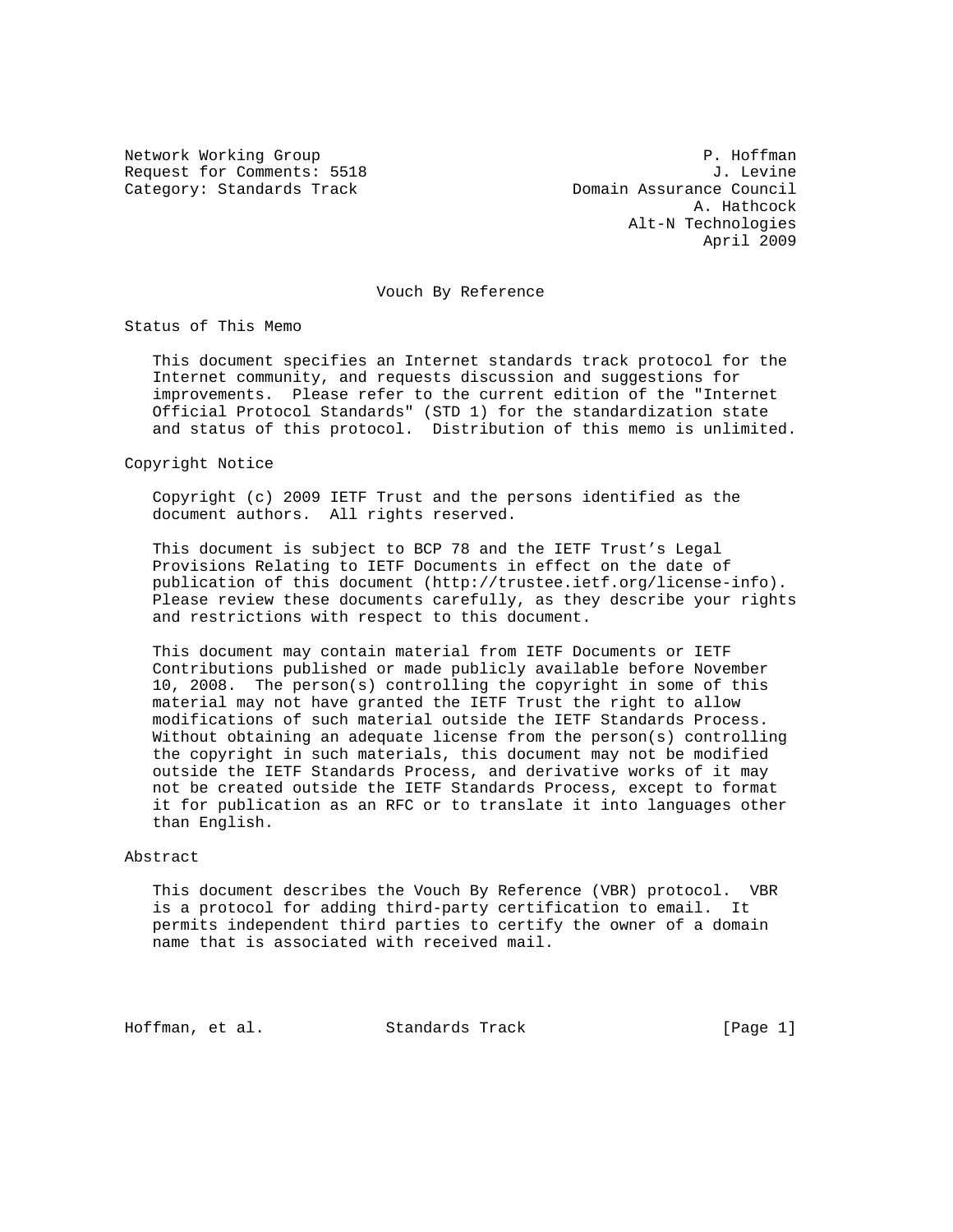| Table of Contents |  |
|-------------------|--|
|-------------------|--|

| Use of the VBR-Info Header Field 4<br>$2^{\circ}$ |  |
|---------------------------------------------------|--|
| $\mathcal{R}$                                     |  |
| $\overline{4}$                                    |  |
|                                                   |  |
|                                                   |  |
|                                                   |  |
|                                                   |  |
|                                                   |  |
|                                                   |  |
|                                                   |  |
|                                                   |  |
|                                                   |  |
|                                                   |  |
|                                                   |  |
| 8.                                                |  |
| 9                                                 |  |
|                                                   |  |
|                                                   |  |
|                                                   |  |
|                                                   |  |
|                                                   |  |

Hoffman, et al. Standards Track [Page 2]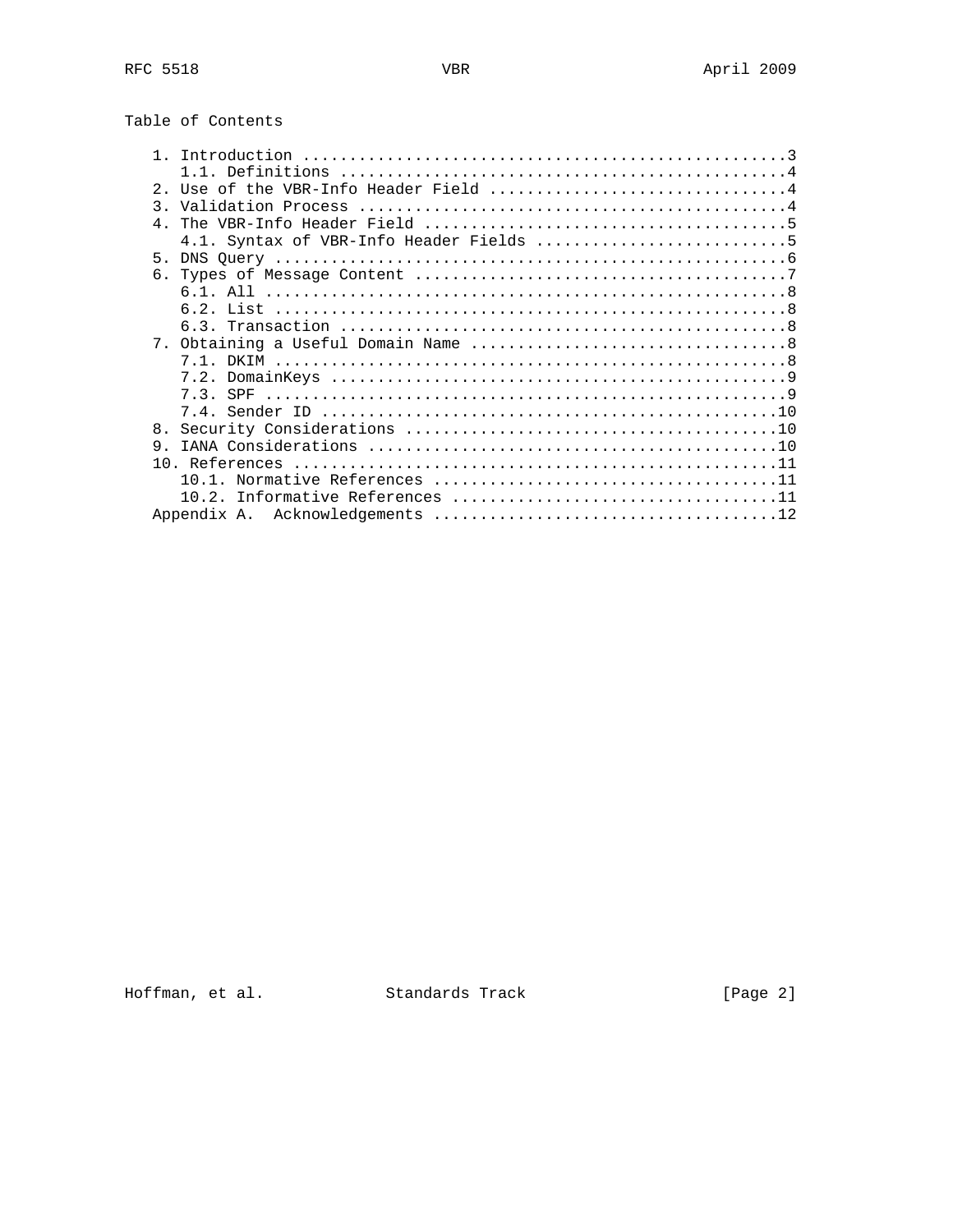1. Introduction

 Vouch By Reference, or VBR, is a protocol for adding third-party certification to email. Specifically, VBR permits independent third parties to certify the owner of a domain name that is associated with received mail. VBR may be performed anywhere along the email transit path, by any capable receiving module, either within the handling service or by end-user software.

VBR accomplishes this with a two-part protocol:

- o In the first part, a sender affixes VBR information to email messages. The VBR information says which domain certification services the sender believes will vouch for email traffic associated with that sender.
- o In the second part, the receiver queries one or more certification services to obtain information about the identity that has been associated with a received message. This latter protocol uses the DNS to distribute the certification information.

 A sender provides certification attestations through the use of a new RFC 5322 ([RFC5322]) mail header field, "VBR-Info:". This header field contains the names of services that the sender claims will vouch for it, and the particular type of content of the message. A queried, third-party, DNS-based certification service can respond with a list of the types of message content it will vouch for, such as "transactional mail from somebank.example" and/or "all mail from anotherbank.example".

 A prerequisite for successful VBR operation is validation of the identity associated with the message. VBR is based on the use of domain names as identifiers, and permits multiple methods of obtaining and validating domain names. The validation methods are described in the "Obtaining a Useful Domain Name" section below.

The sender performs two steps:

- 1. Adds a VBR-Info header field to its message
- 2. Protects the message, as appropriate

 If a recipient uses the results of vouching to adjust spam scores on incoming email, that recipient is placing a great deal of operational trust and power in the vouching service. Therefore, recipients need to select such services with care. Further, such recipients may want to select more than one vouching service in order to avoid a single point of failure for setting spam scores.

Hoffman, et al. Standards Track [Page 3]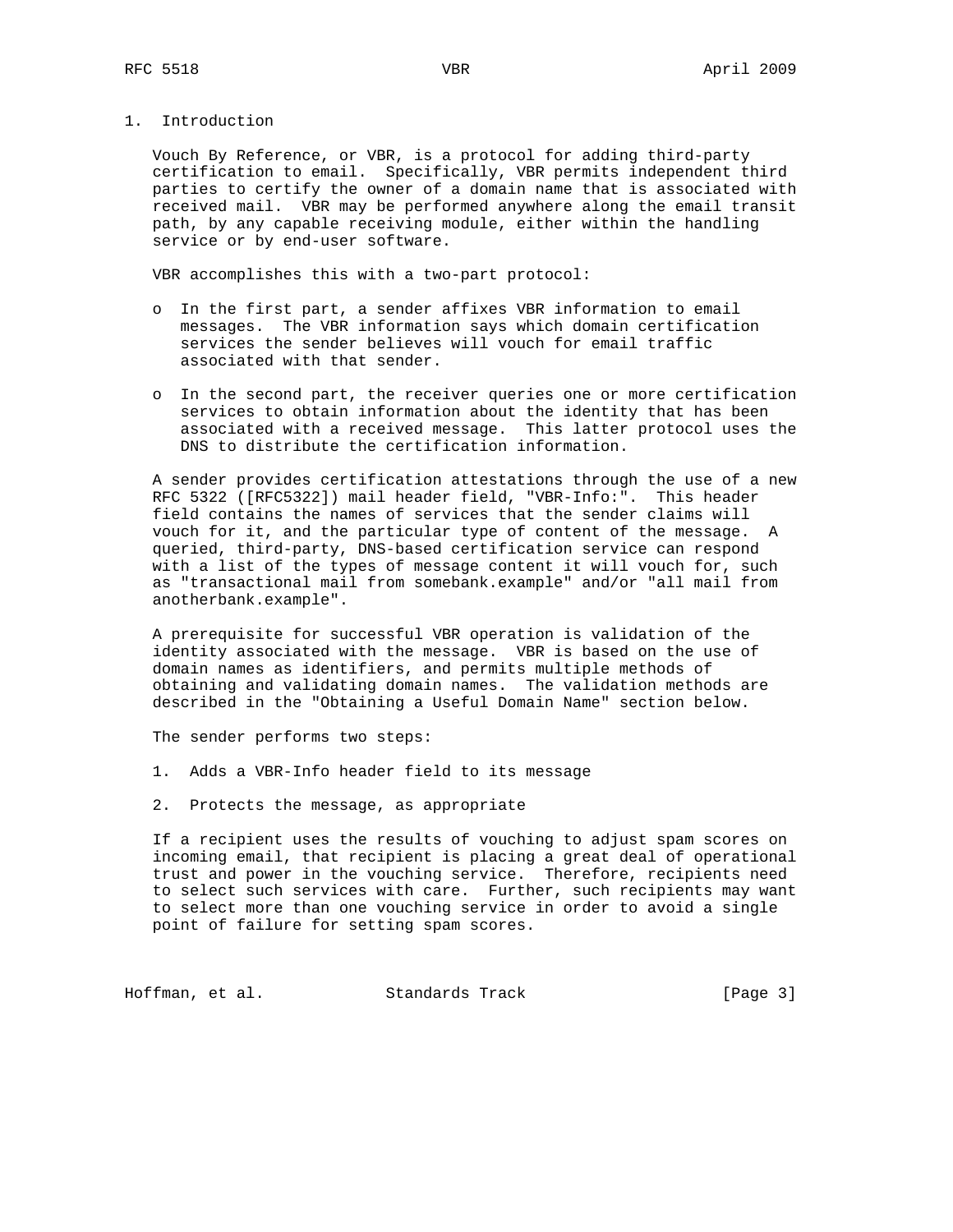### 1.1. Definitions

 The key words "MUST", "MUST NOT", "REQUIRED", "SHALL", "SHALL NOT", "SHOULD", "SHOULD NOT", "RECOMMENDED", "MAY", and "OPTIONAL" in this document are to be interpreted as described in [RFC2119].

#### 2. Use of the VBR-Info Header Field

 A sender uses VBR to indicate which domain certification services the sender believes will vouch for a particular piece of mail. The certification service uses VBR to state for which signatures it will vouch. This protocol uses the DNS to distribute the certification information.

 A message may have multiple VBR-Info header fields. This means that, in the terminology of RFC 5322, VBR-Info is a "trace header field" and SHOULD be added at the top of the header fields.

The content of the VBR-Info header field is a list of three elements:

- o The accountable domain
- o The type of content in the message
- o A list of domain names of services that the sender expects to vouch for that kind of content

The accountable domain is given as md= followed by a domain name. The content type is given as mc= followed by a string; the defined values of that string are found below. The list of services is given as mv= followed by a colon-separated list of domain names.

The formal syntax of the header field is defined in Section 4.

3. Validation Process

 A message receiver uses VBR to determine certification status by following these steps:

- 1. Extracts the domain to certify and the type of message content
- 2. Verifies legitimate use of that domain using one or more authentication mechanisms as described herein
- 3. Obtains the name of a vouching service that it trusts, either from among the set supplied by the sender or from a locally defined set of preferred vouching services

Hoffman, et al. Standards Track [Page 4]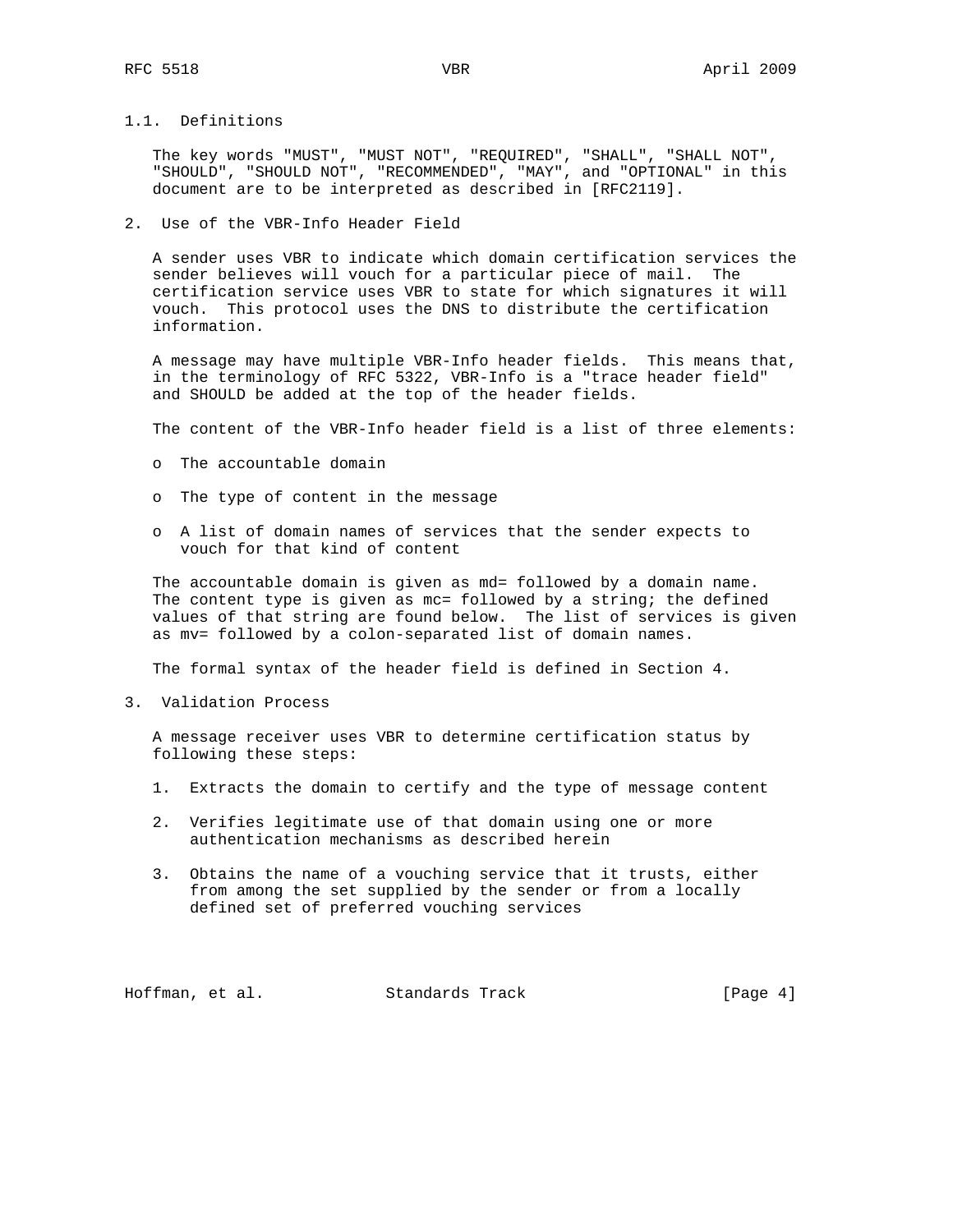- 4. Queries the vouching service to determine whether the vouching service actually vouches for that type of content for that domain.
- 4. The VBR-Info Header Field

The VBR-Info header field has the following format:

VBR-Info: md=<domain>; mc=<type-string>; mv=<certifier-list>;

 where <domain> is the domain for which vouching is offered, <type string> is the content type of the message, and <certifier-list> is a list of domain names of certification providers that the sender asserts will vouch for this particular message. The structure of the <certifier-list> is one or more domain names with a colon (":") between each. The elements in the <domain>, <type-string>, and <certifier-list> must not have any white space in them.

 For example, assume that the signer has two companies that are willing to vouch for its transactional notices: certifier-a.example and certifier-b.example. The signer would add the following to the header of its outgoing message.

 VBR-Info: md=somebank.example; mc=transaction; mv=certifier-a.example:certifier-b.example;

 All three header parameters in the VBR-Info header are mandatory. In particular, there is no default for the md= domain.

 Upper and lowercase characters in a VBR-Info header field are equivalent, although conventionally the contents are all in lower case. For upward compatibility, verifiers MUST accept the fields in any order and SHOULD ignore any fields other than the three defined here.

 If a message has more than one VBR-Info header field, verifiers SHOULD check each in turn or in parallel until either a satisfactory certifier is found or all the header fields have been checked. All of the VBR-Info header fields in a single message MUST have identical mc= values.

4.1. Syntax of VBR-Info Header Fields

 In the ABNF below, the ALPHA and DIGIT tokens are imported from [RFC5234], and the FWS and domain-name tokens are imported from [RFC4871].

Hoffman, et al. Standards Track [Page 5]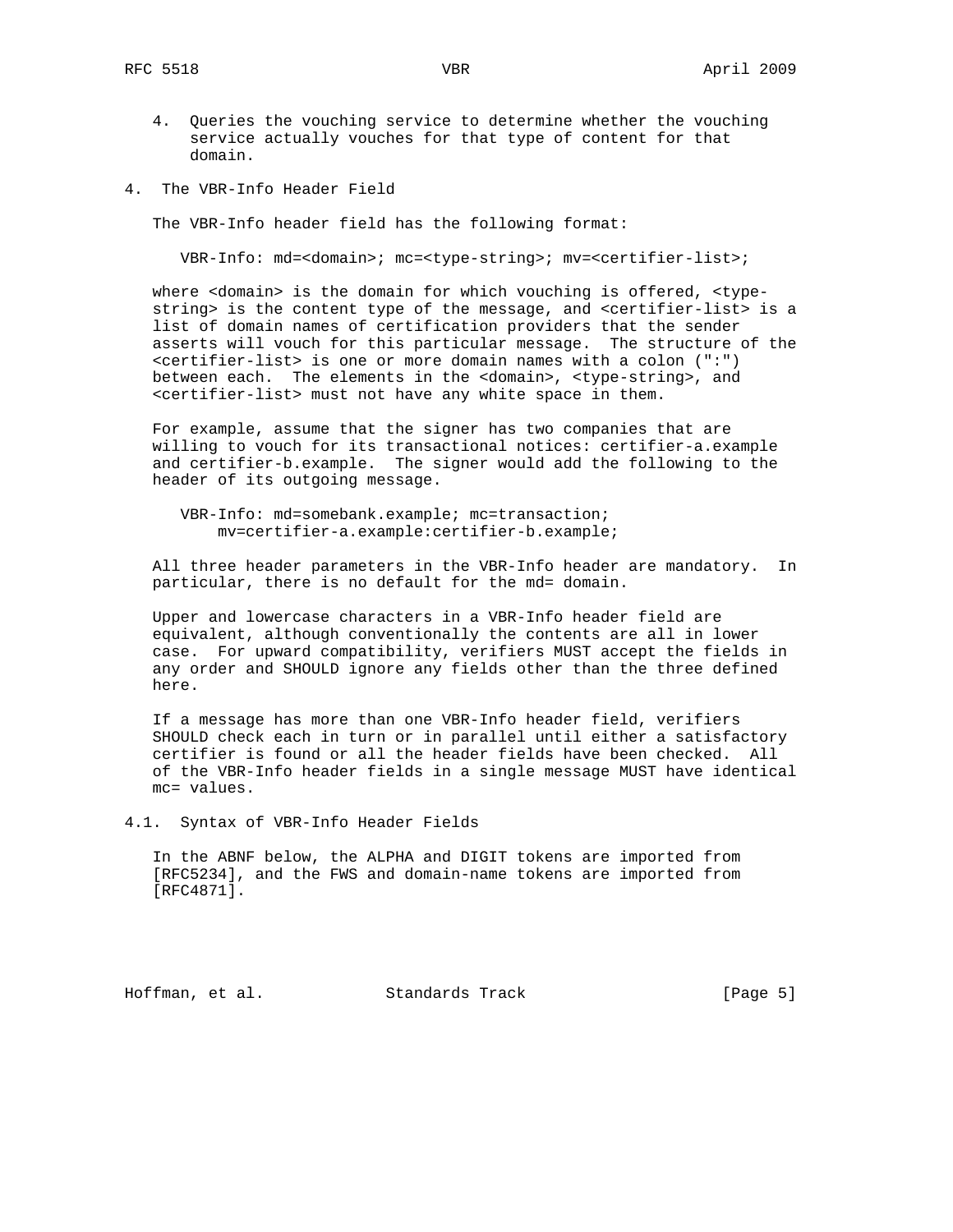vbr-info-header = "VBR-Info:" 1\*([FWS] element [FWS] ";") element = md-element / mc-element / mv-element

md-element = "md=" [FWS] domain-name

 mc-element = "mc=" [FWS] type-string type-string = "all" / "list" / "transaction"

 mv-element = "mv=" [FWS] certifier-list certifier-list = domain-name \*(":" domain-name)

5. DNS Query

 When a recipient wants to check whether a certification claim is valid, it compares the list in the message to the list of services it trusts. For each service that is on the intersection of the two lists, it marshals a domain name to look up that consists of the following DNS labels (from left to right):

- o the domain name that asserts it can be certified
- o \_vouch (a string literal)
- o the host name of the vouching service

 This domain name is queried for a DNS TXT record. The recipient looks up the domain name in the DNS in the exact same manner it looks up all other domain names.

 For example, if a message signed by somebank.example contained the VBR-Info header field above, the receiver might look up either or both of the following names, depending on which vouching service it trusts:

 somebank.example.\_vouch.certifier-b.example somebank.example.\_vouch.certifier-a.example

 If the DNS TXT record exists, it contains a space-delimited list of all the types that the service certifies, given as lowercase ASCII. For example, the contents of the TXT record might be:

transaction list

 In the example above, the receiver checks whether or not either certifier vouches for "transaction" mail. That would be indicated by either of the following types: "all" or "transaction" ("all" indicates that the certifier vouches for all message types sent by the domain in question). If either of those types appear in either

Hoffman, et al. Standards Track [Page 6]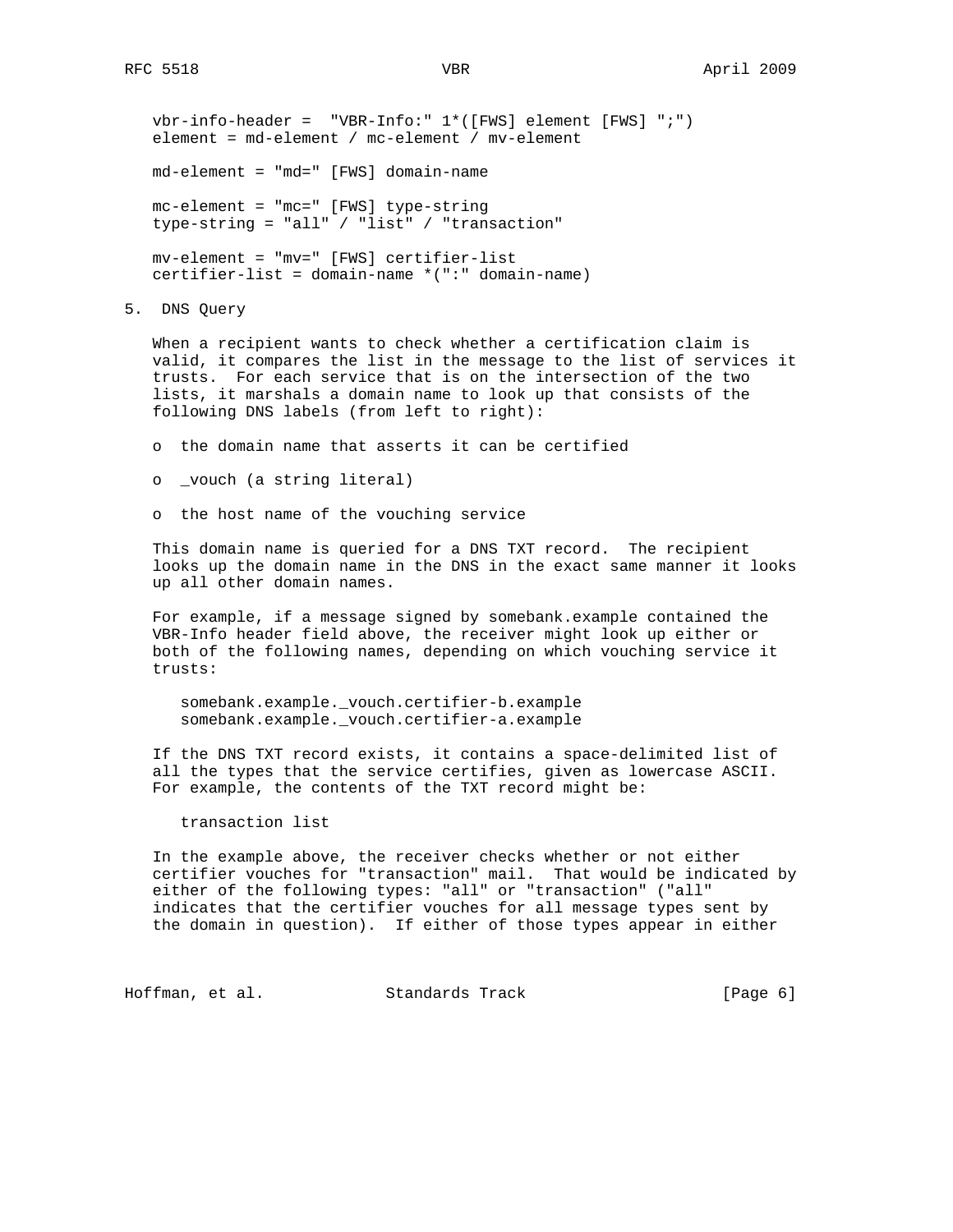TXT record, the certifier has vouched for the validity of the message. Of course, the recipient needs to ignore services that it does not trust; otherwise, a bad actor could just add an authority that it has set up so that it can vouch for itself.

 The name for the label \_vouch was chosen because any domain name that includes it as one of its labels cannot be a valid host name. There will never be any accidental overlap with a valid host name. Further, it is safe to create a rule that says that a TXT DNS record that comes from a domain name that includes a \_vouch label will always have the structure defined in this document.

 If the RDATA in the TXT record contains multiple character-strings (as defined in Section 3.3 of [RFC1035]), the code handling that reply from DNS MUST assemble all of these marshaled text blocks into a single one before any syntactical verification takes place.

 Verifiers MUST then check that the TXT record consists of strings of lowercase letters separated by spaces, and discard any records not in that format. This defends against misconfigured records and irrelevant records synthesized from DNS wildcards.

The VBR record MUST have only one TXT record.

 This query method relies on the considerable advantages of existing DNS efficiencies, reliability, and experience. The lookup is very efficient, and certifiers can add and delete client records as quickly as they want. The lookup also leverages the DNS's negative caching ([RFC2308]).

6. Types of Message Content

 This section describes the types of content for which a certifier can vouch. While the rest of the VBR specification is mostly technical and precise, describing the types of contents in mail messages is inherently open to interpretation. Thus, this section makes distinctions as specifically as possible, but the reader needs to understand that these semantic definitions can be interpreted in very different ways by different people.

 Note that the value in the mc= element is self-asserted. The purpose of this element is for auditing. There will likely be cases where a certifier will vouch for one type of a sender's mail (such as transactional mail) but not another type (such as advertising). A sender who cannot get anyone to certify its advertising mail, but has a certifier for its transactional mail, might be tempted to cheat and

Hoffman, et al. Standards Track [Page 7]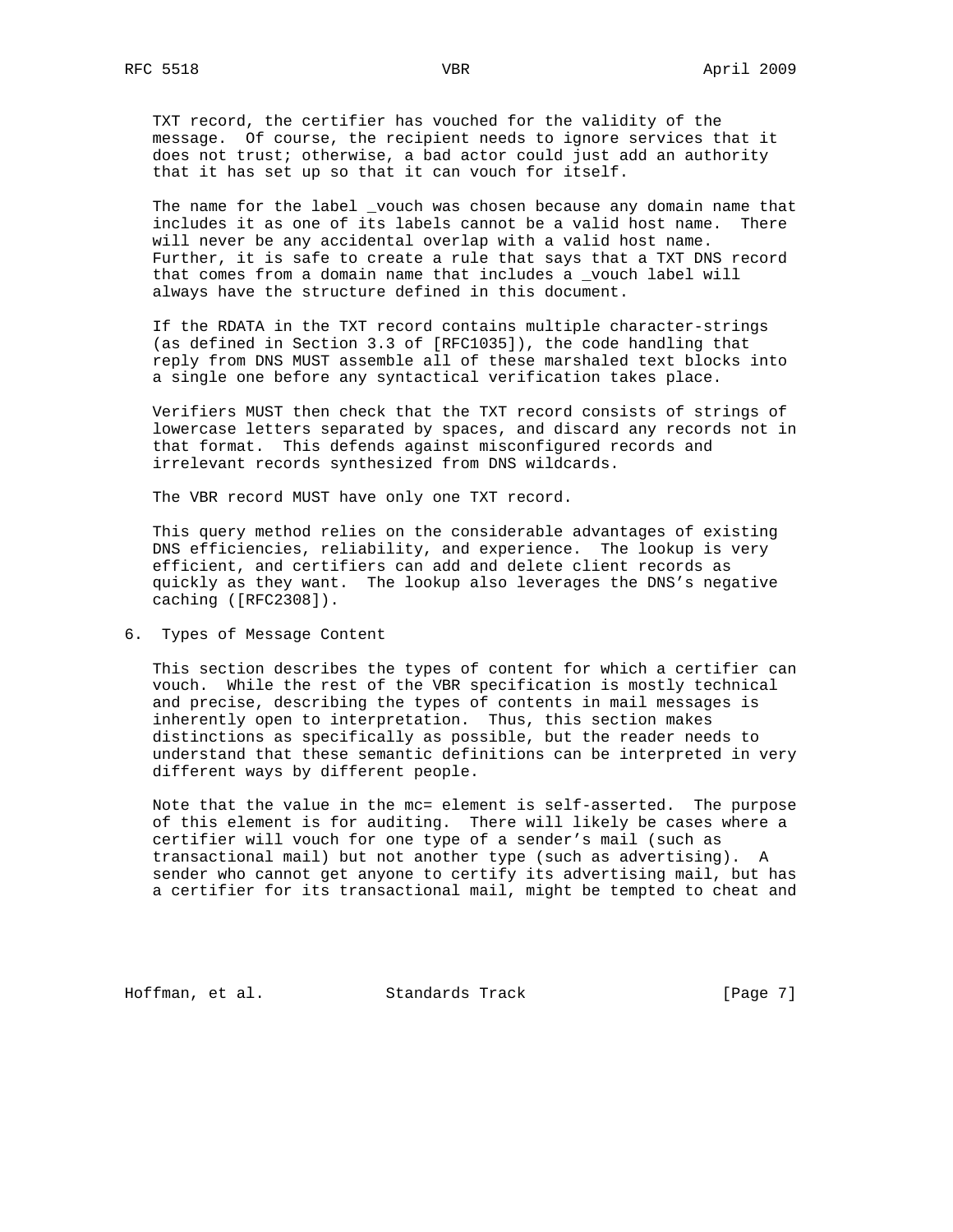mislabel it as transactional. The mc= element creates an the audit trail to help their certifiers catch such cheating and allow the removal of the certification for the transactional mail.

Three types of content are defined.

#### 6.1. All

"all" means all mail from the sender.

6.2. List

 "list" is the category for email sent to multiple recipients where each piece of mail is identical or is very similar to the others.

6.3. Transaction

 "transaction" is the category for transactional messages. This is a response to a specific action of the user, or a notice about an event in the user's account at the sender.

7. Obtaining a Useful Domain Name

 VBR relies on having a domain name that specifies a party that is accountable for the message. This requires obtaining the domain name and possessing a strong basis for believing that the use of the domain name is valid, that is, that it has not been spoofed.

 There are different ways to achieve this and this section discusses the allowed mechanisms. Senders SHOULD use Domain Keys Identified Mail (DKIM) (and MAY use DomainKeys, Sender Policy Framework (SPF), or SenderID) to give an accountable identity for the sender.

7.1. DKIM

 DomainKeys Identified Mail (DKIM), [RFC4871], defines an accountable identity by associating a domain name with the message. It provides assurance that the association is valid through a public-key-based authentication mechanism.

 o When DKIM is the validation mechanism, VBR's md= MUST match the domain name taken from one of the DKIM-Signature header fields. If the DKIM signature contains an i= field, the domain name from that field is used; otherwise, the domain name from the DKIM signature d= field is used.

Hoffman, et al. Standards Track [Page 8]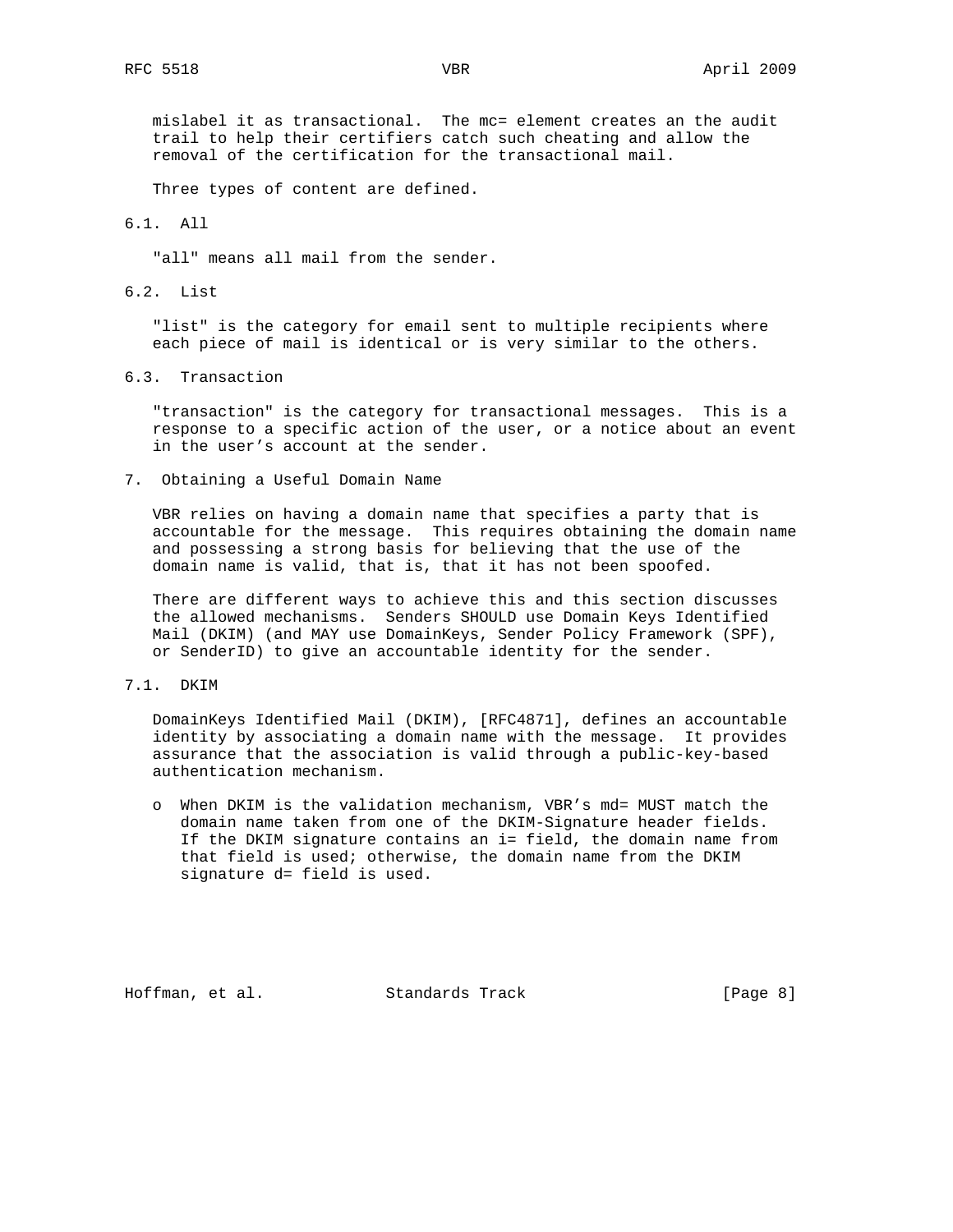- o The VBR-Info header field SHOULD be included in the set of header fields protected by DKIM to prevent a malicious party from changing the contents of the VBR-Info header field or adding bogus VBR-Info header fields.
- o The VBR-Info header field SHOULD be added in the header immediately below the corresponding DKIM-Signature header field.

 If the DKIM signature validates, the domain name taken from that signature is valid for use with VBR.

### 7.2. DomainKeys

 DomainKeys (DK), [RFC4870], defines an accountable identity by associating a domain name with the message in the d= tag of the DomainKey-Signature header field. It provides assurance that the association is valid through a public-key-based authentication mechanism.

- o When DomainKeys is the validation mechanism, VBR's md= MUST be the same value as the domain name found in the DomainKey-Signature d= parameter.
- o The VBR-Info header field SHOULD be included in the set of header fields protected by DK to prevent a malicious party from changing the contents of the VBR-Info header field or adding bogus VBR-Info header fields.
- o The VBR-Info header field SHOULD be added immediately below the corresponding DomainKey-Signature header field.

 If the DomainKeys signature validates, the domain in the d= tag is valid for use with VBR.

7.3. SPF

 Sender Policy Framework (SPF), [RFC4408], defines an accountable identity by using an existing message address and querying the DNS to discover whether it is valid for SPF use.

When SPF is the validation mechanism, VBR's md= MUST be the same value as the domain name in the <reverse-path> address that is the first parameter to the SMTP MAIL command.

 A domain is valid for use with VBR only when the SPF process produces a "pass" result.

Hoffman, et al. Standards Track [Page 9]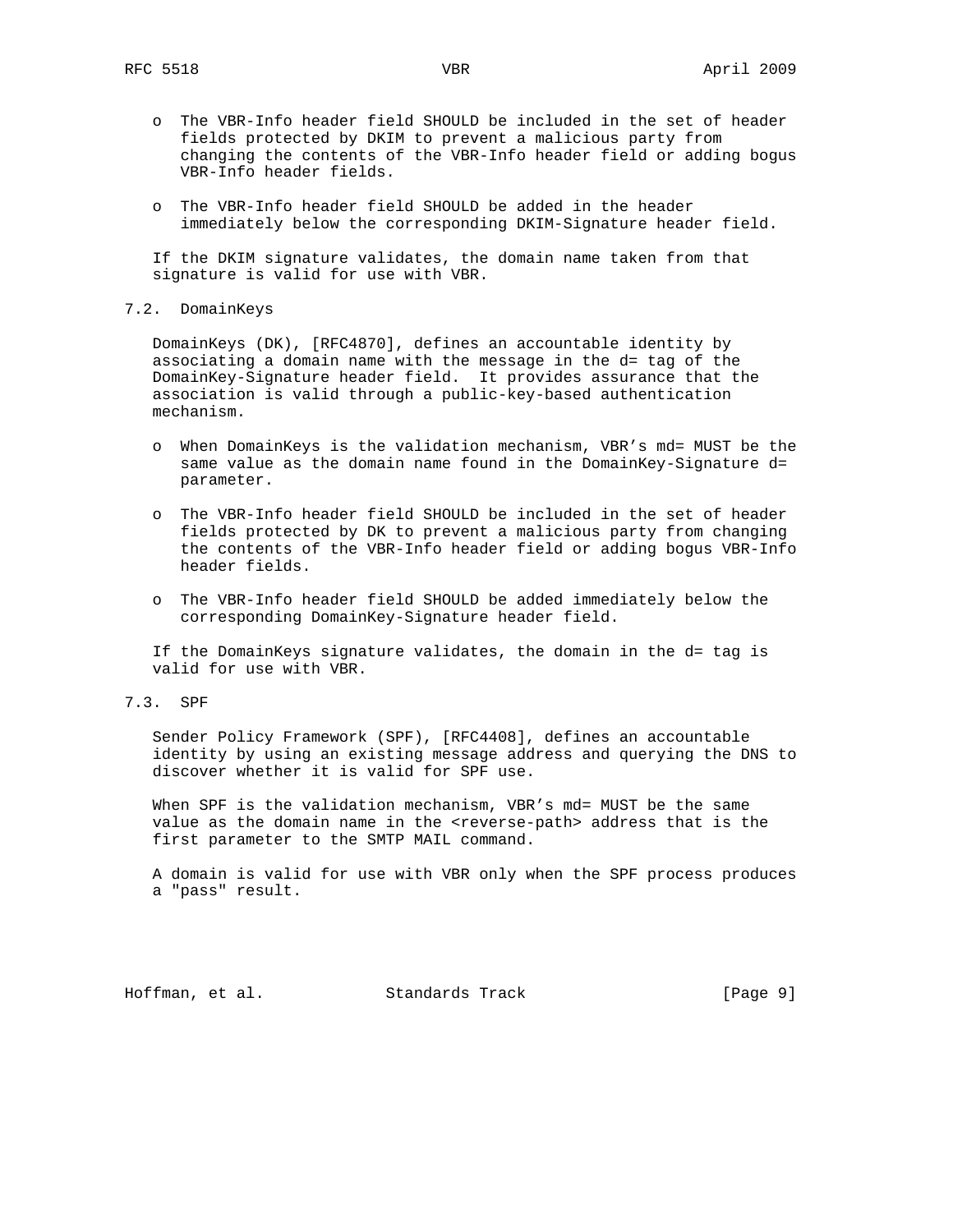### 7.4. Sender ID

 Sender ID, [RFC4406], defines an accountable identity by using an existing message address known as the Purported Responsible Address ([RFC4407]) and querying the DNS to discover whether it is valid for Sender ID use.

When Sender ID is the validation mechanism, VBR's md= MUST be the same value as the domain name in the Purported Responsible Address in the message.

 A domain is valid for use with VBR only when the Sender ID process produces a "pass" result.

8. Security Considerations

 VBR is used to allow users to trust independent third parties to certify the owner of a domain name that is associated with received mail. The party validating the mail might use that trust relationship to perform actions that affect the security of their system.

 The receiver of a message with a VBR-Info header field MUST ignore certifiers that it does not trust; otherwise, a bad actor could just add an authority that it has set up so that it can vouch for itself.

 Implementations SHOULD limit the number of VBR-Info header fields they process in a single message in order to protect themselves from a make-work or denial-of-service attack.

# 9. IANA Considerations

 IANA registered the VBR-Info header field in the Message Header Fields Registry ([RFC3864]) as follows:

Header field name: VBR-Info

Applicable protocol: mail

Status: standard

Author/Change controller: IETF

Specification document(s): RFC 5518

Related information: none

Hoffman, et al. Standards Track [Page 10]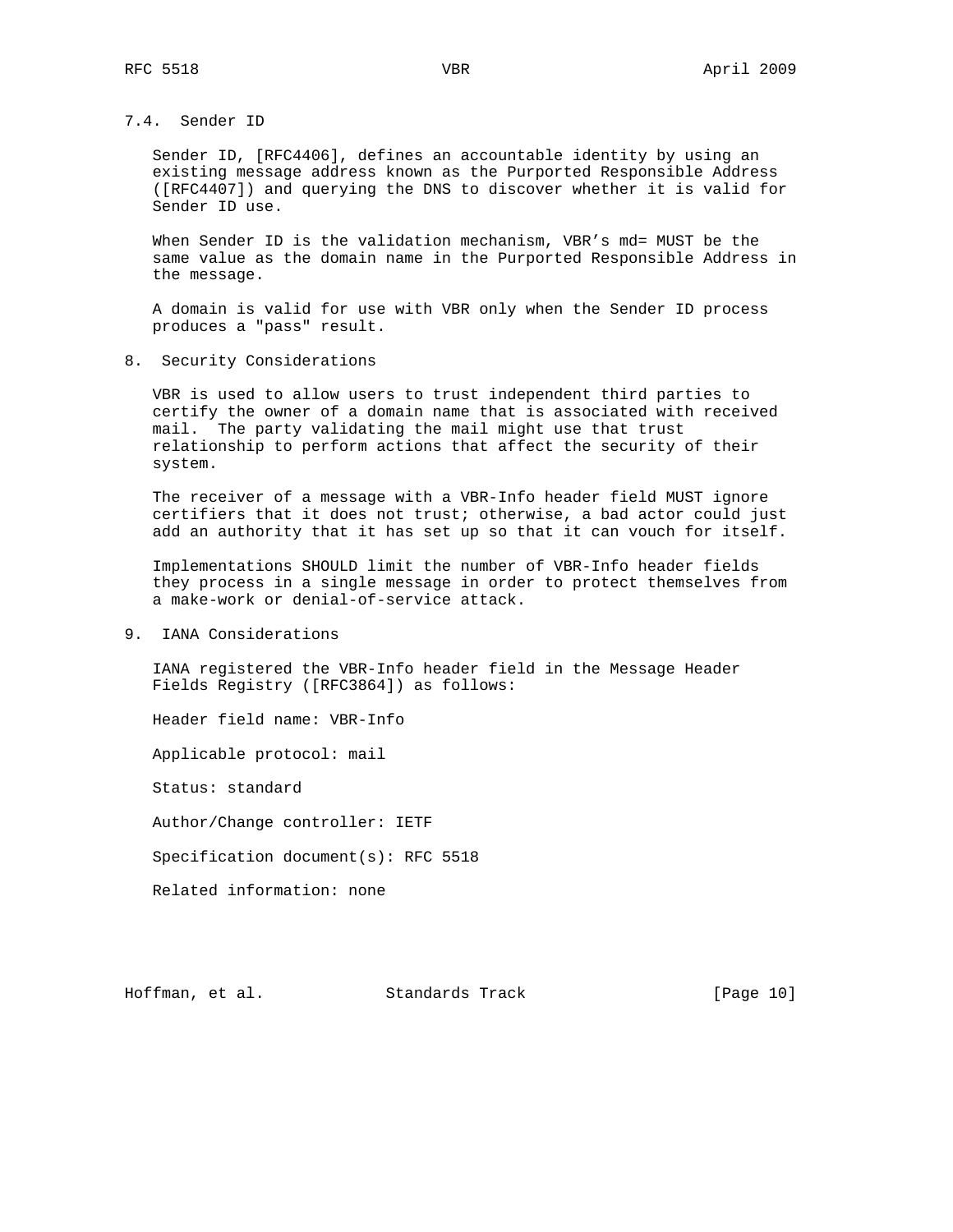## 10. References

- 10.1. Normative References
	- [RFC2119] Bradner, S., "Key words for use in RFCs to Indicate Requirement Levels", BCP 14, RFC 2119, March 1997.
	- [RFC5234] Crocker, D. and P. Overell, "Augmented BNF for Syntax Specifications: ABNF", STD 68, RFC 5234, January 2008.
	- [RFC5322] Resnick, P., Ed., "Internet Message Format", RFC 5322, October 2008.
- 10.2. Informative References
	- [RFC1035] Mockapetris, P., "Domain names implementation and specification", STD 13, RFC 1035, November 1987.
	- [RFC2308] Andrews, M., "Negative Caching of DNS Queries (DNS NCACHE)", RFC 2308, March 1998.
	- [RFC3864] Klyne, G., Nottingham, M., and J. Mogul, "Registration Procedures for Message Header Fields", BCP 90, RFC 3864, September 2004.
	- [RFC4406] Lyon, J. and M. Wong, "Sender ID: Authenticating E-Mail", RFC 4406, April 2006.
	- [RFC4407] Lyon, J., "Purported Responsible Address in E-Mail Messages", RFC 4407, April 2006.
	- [RFC4408] Wong, M. and W. Schlitt, "Sender Policy Framework (SPF) for Authorizing Use of Domains in E-Mail, Version 1", RFC 4408, April 2006.
	- [RFC4870] Delany, M., "Domain-Based Email Authentication Using Public Keys Advertised in the DNS (DomainKeys)", RFC 4870, May 2007.
	- [RFC4871] Allman, E., Callas, J., Delany, M., Libbey, M., Fenton, J., and M. Thomas, "DomainKeys Identified Mail (DKIM) Signatures", RFC 4871, May 2007.

Hoffman, et al. Standards Track [Page 11]